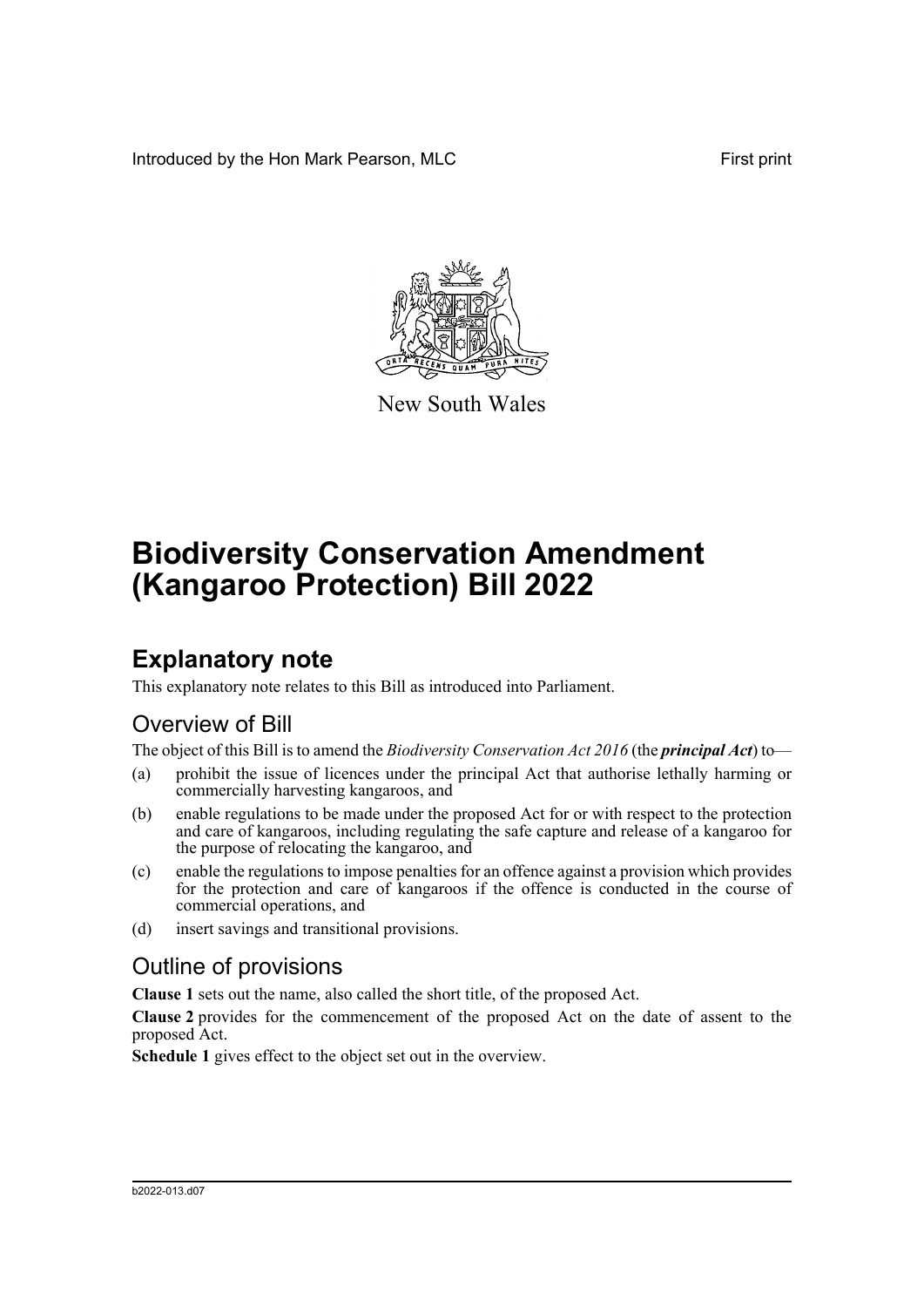Introduced by the Hon Mark Pearson, MLC **First print** First print



New South Wales

## **Biodiversity Conservation Amendment (Kangaroo Protection) Bill 2022**

### **Contents**

| <b>Schedule 1</b> | Amendment of Biodiversity Conservation Act 2016 No 63 |      |
|-------------------|-------------------------------------------------------|------|
|                   | 2 Commencement                                        |      |
|                   | Name of Act                                           |      |
|                   |                                                       | Page |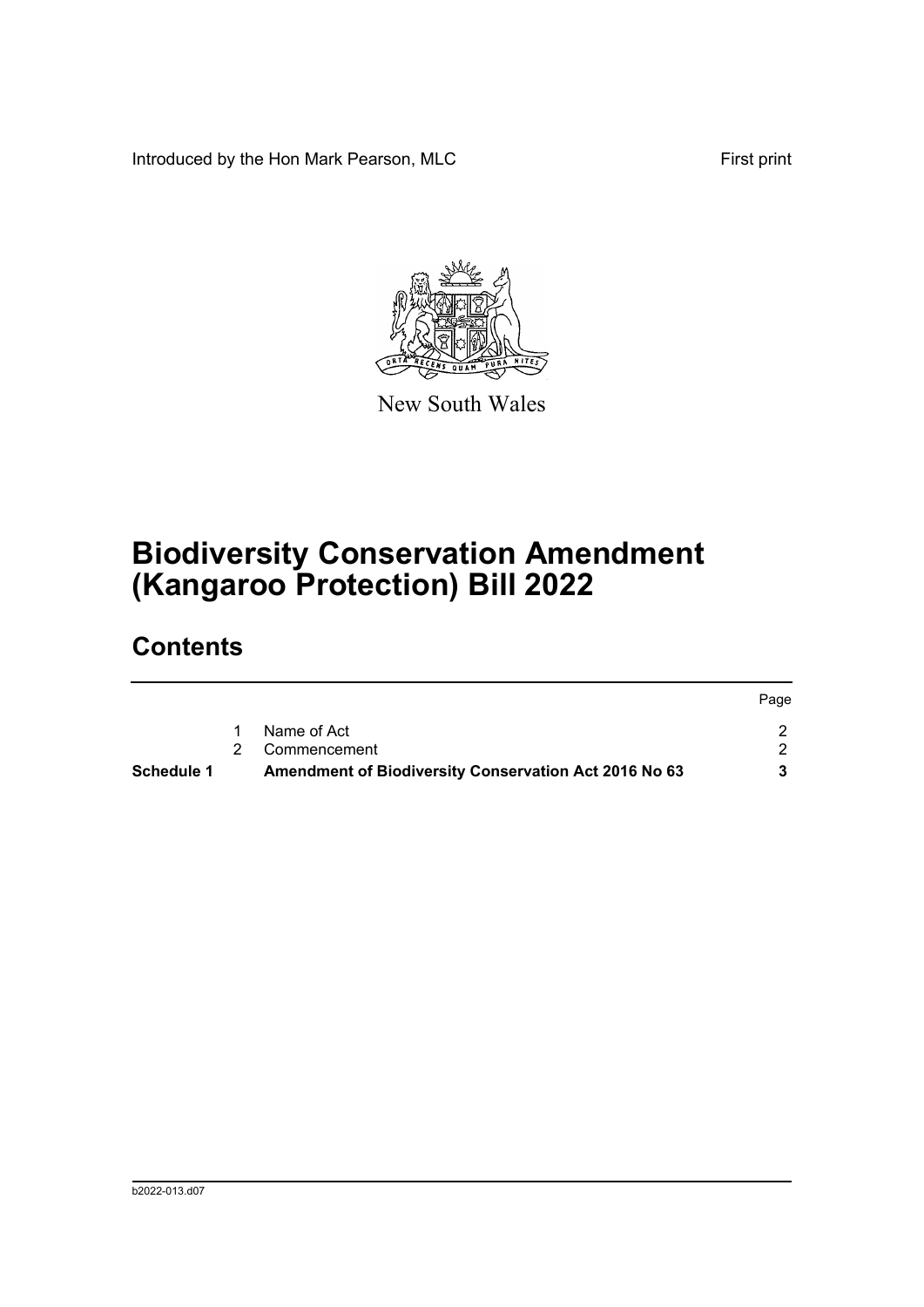

New South Wales

## **Biodiversity Conservation Amendment (Kangaroo Protection) Bill 2022**

No , 2022

#### **A Bill for**

An Act to amend the *Biodiversity Conservation Act 2016* to protect kangaroos and prohibit the issue of licences under that Act which authorise lethally harming or commercially harvesting kangaroos.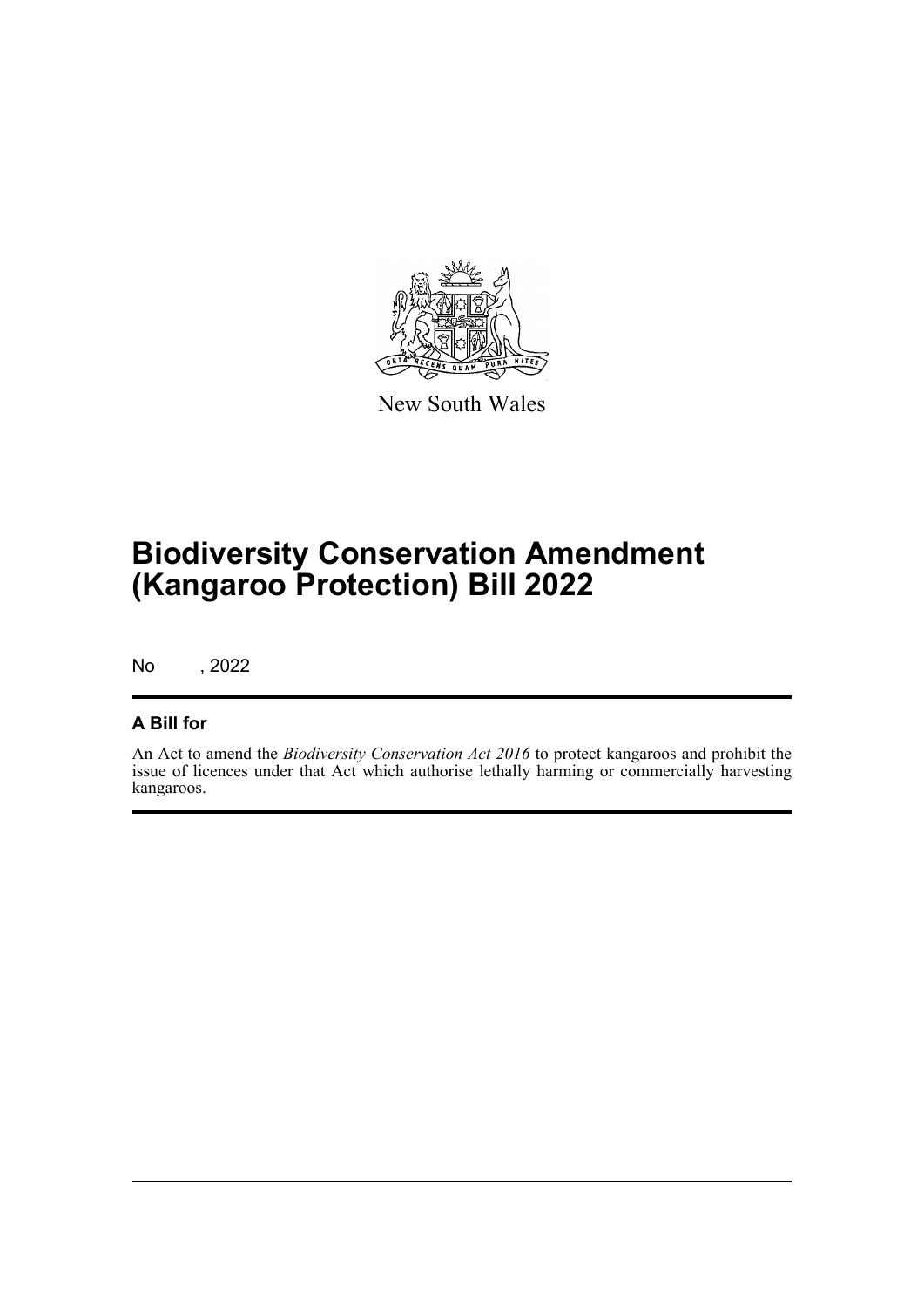<span id="page-3-1"></span><span id="page-3-0"></span>

| The Legislature of New South Wales enacts—                                             |        |
|----------------------------------------------------------------------------------------|--------|
| Name of Act                                                                            | 2      |
| This Act is the Biodiversity Conservation Amendment (Kangaroo Protection) Act<br>2022. | 3<br>4 |
| <b>Commencement</b>                                                                    | 5      |
| This Act commences on the date of assent to this Act.                                  | 6      |
|                                                                                        |        |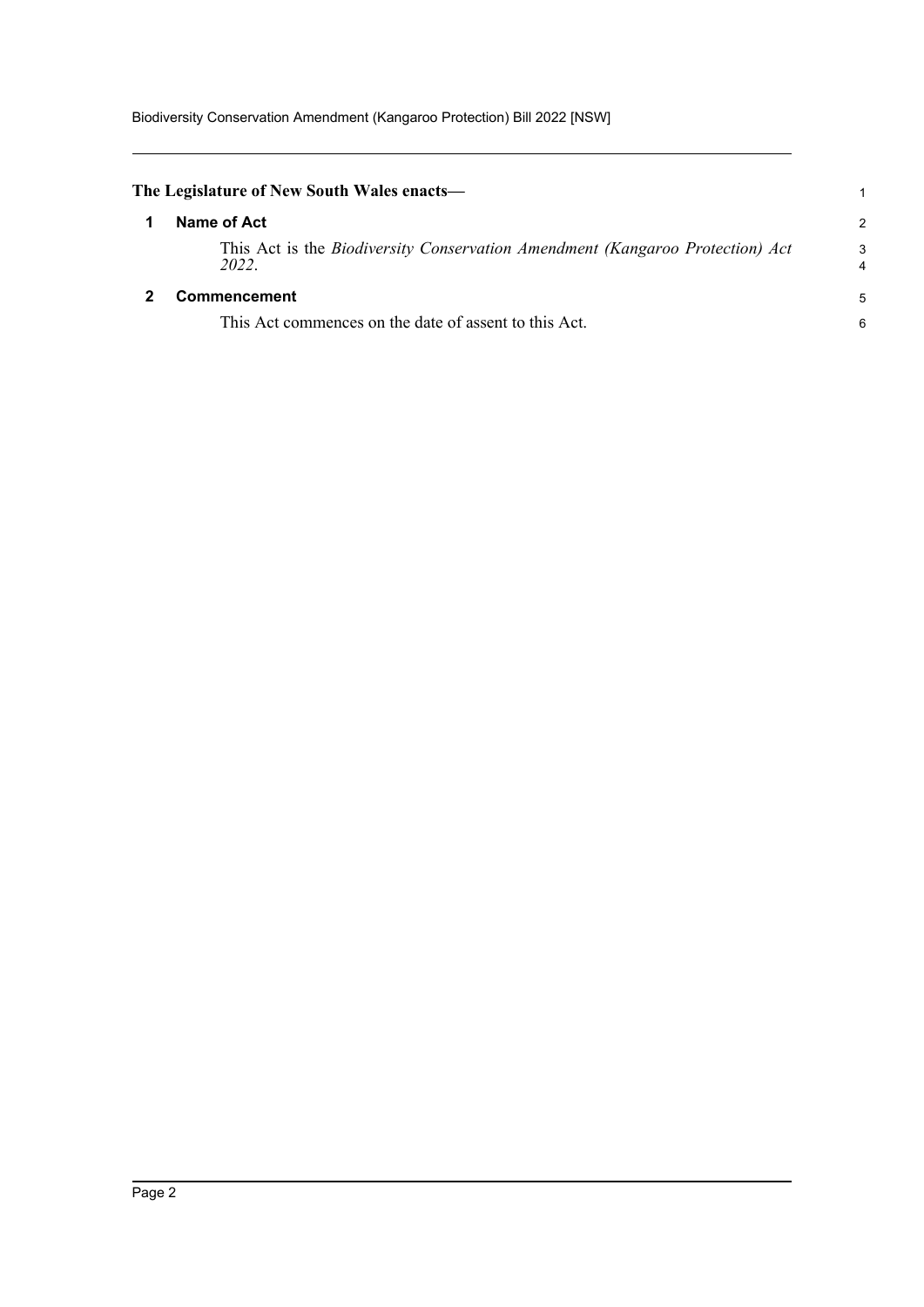<span id="page-4-0"></span>

| Schedule 1 |                                                       |                     | <b>Amendment of Biodiversity Conservation Act</b><br>2016 No 63                                                                                                                                                                                                                                                   | 1<br>2               |
|------------|-------------------------------------------------------|---------------------|-------------------------------------------------------------------------------------------------------------------------------------------------------------------------------------------------------------------------------------------------------------------------------------------------------------------|----------------------|
| [1]        |                                                       | <b>Section 2.7A</b> |                                                                                                                                                                                                                                                                                                                   | 3                    |
|            | Insert after section 2.7—                             |                     | 4                                                                                                                                                                                                                                                                                                                 |                      |
|            | 2.7A                                                  |                     | <b>Protection of kangaroos</b>                                                                                                                                                                                                                                                                                    |                      |
|            |                                                       | (1)                 | In this section-                                                                                                                                                                                                                                                                                                  | 6                    |
|            |                                                       |                     | <b>kangaroo</b> means an animal in the Macropodidae family.                                                                                                                                                                                                                                                       | $\overline{7}$       |
|            |                                                       |                     | <i>lethally harm</i> a kangaroo includes kill, injure or commercially harvest the<br>kangaroo, but does not include harm by capturing or relocating the kangaroo<br>or changing the habitat of the kangaroo.                                                                                                      | 8<br>9<br>10         |
|            |                                                       | (2)                 | A biodiversity conservation licence must not be issued under Division 3 to<br>authorise a person to lethally harm a kangaroo.                                                                                                                                                                                     | 11<br>12             |
|            |                                                       | (3)                 | The regulations may make provision for or with respect to the protection and<br>care of kangaroos, including regulating the safe capture and release of a<br>kangaroo for the purpose of relocating the kangaroo.                                                                                                 | 13<br>14<br>15       |
|            |                                                       | (4)                 | A regulation under subsection $(3)$ may impose a Tier 2 monetary penalty for<br>an offence against the regulation, and may impose a Tier 1 monetary penalty<br>or imprisonment for 2 years, or both, for an offence against the regulation if<br>the offence is committed in the course of commercial operations. | 16<br>17<br>18<br>19 |
|            |                                                       | (5)                 | A regulation under subsection (3) may provide that an action prohibited by the<br>regulation in relation to a kangaroo constitutes harming a kangaroo for the<br>purposes of this Act.                                                                                                                            | 20<br>21<br>22       |
| [2]        | Schedule 9 Savings, transitional and other provisions |                     |                                                                                                                                                                                                                                                                                                                   |                      |
|            |                                                       |                     | Insert at the end of the Schedule, with appropriate Part and clause numbering-                                                                                                                                                                                                                                    | 24                   |
|            | <b>Part</b>                                           |                     | Provision consequent on enactment of the<br><b>Biodiversity Conservation Amendment (Kangaroo</b><br><b>Protection) Act 2022</b>                                                                                                                                                                                   | 25<br>26<br>27       |
|            |                                                       |                     | <b>Continuation of existing licences</b>                                                                                                                                                                                                                                                                          | 28                   |
|            |                                                       | (1)                 | In this clause-                                                                                                                                                                                                                                                                                                   | 29                   |
|            |                                                       |                     | amending Act means the Biodiversity Conservation Amendment (Kangaroo<br>Protection) Act 2022.                                                                                                                                                                                                                     | 30<br>31             |
|            |                                                       |                     | existing licence means a biodiversity conservation licence, in force<br>immediately before the commencement of the amending Act, which—                                                                                                                                                                           | 32<br>33             |
|            |                                                       |                     | requires the holder of the licence to comply with the Wildlife Trade<br>(a)<br>Management Plan for the Commercial Harvest of Kangaroos in New<br>South Wales 2022–26, published by the Department of Planning,<br>Industry and Environment in January 2022, or                                                    | 34<br>35<br>36<br>37 |
|            |                                                       |                     | otherwise authorises the holder of the licence to lethally harm a<br>(b)<br>kangaroo.                                                                                                                                                                                                                             | 38<br>39             |
|            |                                                       |                     | kangaroo—see section 2.7A.                                                                                                                                                                                                                                                                                        | 40                   |
|            |                                                       |                     | <i>lethally harm—see section 2.7A.</i>                                                                                                                                                                                                                                                                            | 41                   |